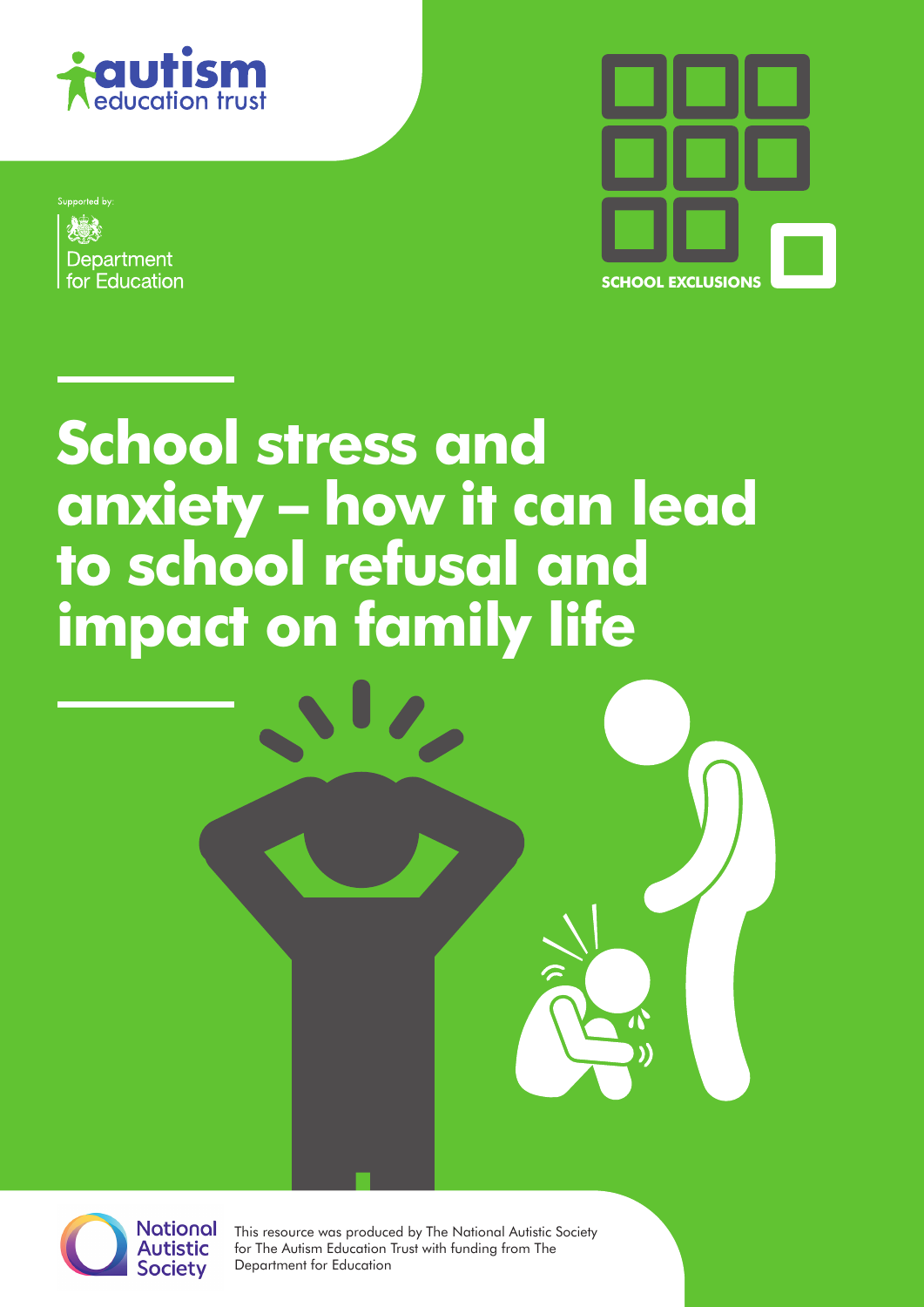

# **Introduction**

Autistic pupils can find navigating the social world of school confusing and difficult. Although they may appear to be coping at school, autistic pupils can experience high levels of stress and anxiety.

Often, their emotions remain bottled up until the end of the school day and released when they are at home, as here they feel fully loved and accepted. Families can see different behaviour at home to that at school and this can be distressing and even endanger families.

If the triggers for this behaviour are not identified and addressed at school, it can lead to regular school refusal and mental health difficulties.

Here, we look at school life, and how that can impact on an autistic pupil's differences and behaviour. We also talk about some common reasons for increased stress and anxiety together with strategies to overcome barriers to inclusion.

All pupils on the autism spectrum have differences in:

#### • **Communication**

Differences in understanding and expressing [communication](http://www.autism.org.uk/about/communication/communicating.aspx) and language, with skills ranging from individuals who are highly articulate (but may lack understanding) to others who may be non-verbal.

#### • **Social understanding**

Differences in understanding social behaviour and the feelings of others, which informs the development of friendships and relationships.

#### • **Sensory processing**

Differences in perceiving sensory information. Hypo (low sensitivity), hyper (high sensitivity) to touch, sight, hearing, smell, taste, vestibular inner ear (balance), proprioceptive (body awareness)

#### • **Interests and information processing**

Differences in perception, planning, understanding concepts, generalising, predicting, managing transitions, passions for interests and ability to absorb auditory or spoken information.

#### **School life – how it impacts on an autistic pupil's differences and behaviour**

It's vital to understand why a pupil may be behaving in a way that is causing concern. By doing this you can make reasonable adjustments and provide the appropriate support to reduce or replace that behaviour and avoid school refusal. This can also help families who see [different](http://www.autism.org.uk/about/behaviour/school-home.aspx)  [behaviour at home to that seen in school](http://www.autism.org.uk/about/behaviour/school-home.aspx).

There is no *'one size fits all'* approach for autistic pupils. Each is an individual and the same [behaviour](http://www.autism.org.uk/about/behaviour/guidelines.aspx) observed in a number of autistic pupils may have different causes or functions. It's important to interpret a pupil's actions from *their* perspective.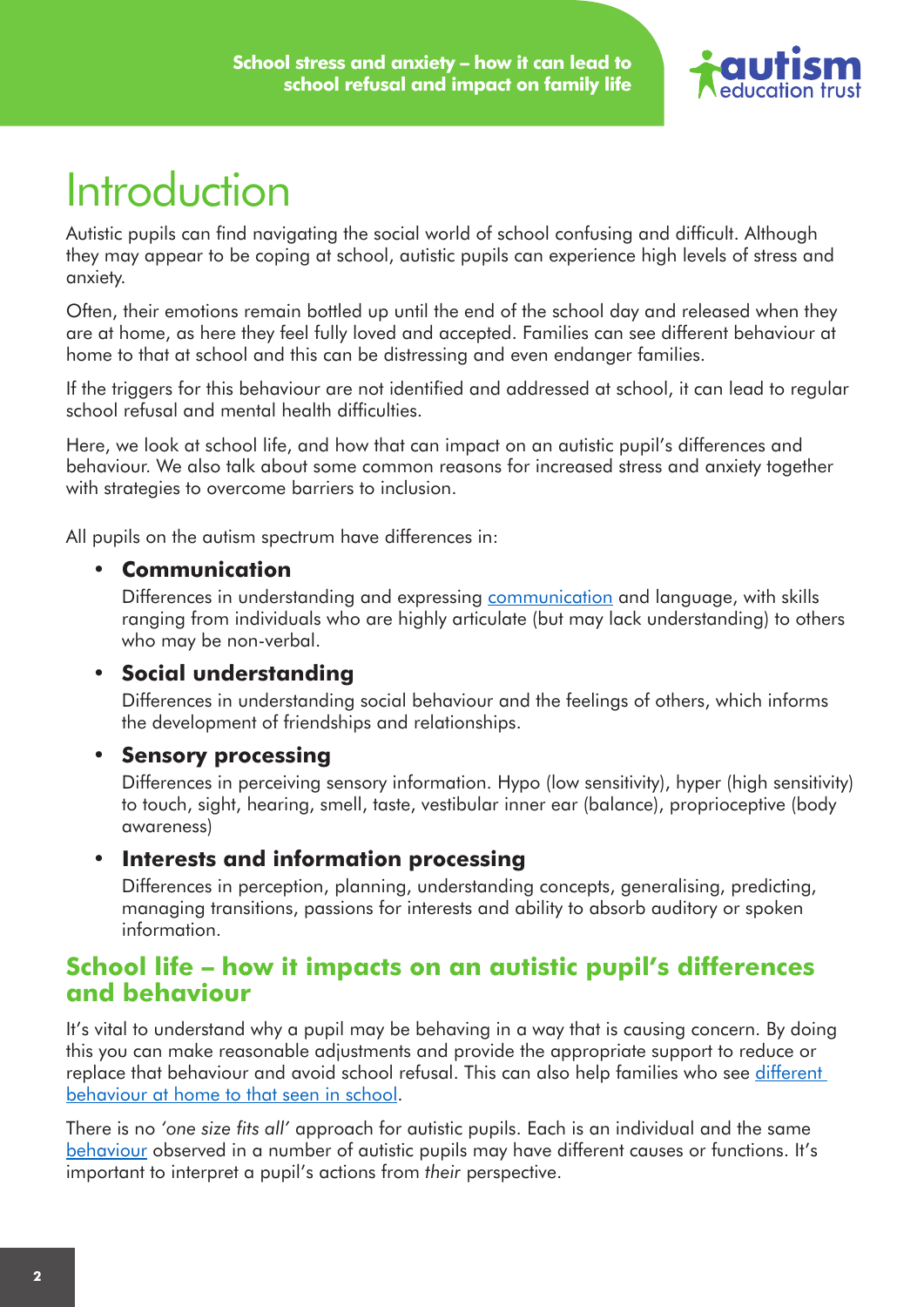

#### **Common reasons for increased stress and anxiety**

- Transitions between lessons (noisy, crowded corridors).
- [Unstructured times](http://www.autism.org.uk/professionals/teachers/unstructured-times.aspx) of day (break, lunchtimes).
- [Sensory](http://www.autism.org.uk/sensory) overload and/or fear of specific sounds.
- Working cooperatively in groups or team games in PE.
- Misunderstanding sarcasm, 'banter', 'dares'.
- Social issues friendships, bullying, teasing, love, emotion.
- Lack of personal space.
- Unexpected [change](http://www.autism.org.uk/about/behaviour/preparing-for-change.aspx) to the timetable.
- Coping with the curriculum and striving for perfection.
- Being away from the familiar routines, family and home.
- Disliking a particular member of staff or subject.
- Not processing instructions and misunderstanding what is required.

#### **Strategies to overcome barriers to inclusion**

# **Individual pupil**

- Listen to what an autistic pupil thinks about their experiences at school. Ask how their day has been, but give closed options to avoid an ambiguous 'OK'.
- Have a home/school communication book.
- Use a behaviour diary to identify if there is a pattern to absences from school and incidents at home. Is the pupil trying to avoid a particular situation, lesson or person that causes them anxiety?
- Use visual stress scales eg a stress thermometer, or a traffic light system to help pupils regulate their emotions.
- Ask a pupil to determine the severity of '[bullying'](http://www.autism.org.uk/professionals/teachers/bullying.aspx) incidents using a visual scale, with incidents rated 1-10 according to their severity. Report those above an agreed point in line with the school's anti-bullying policy.
- Think about the impact of any co-occurring conditions that an autistic pupil may have eg learning difficulties, epilepsy, ADHD, visual or hearing impairments or problems with mental health.
- Consider that they may also have disturbed sleep patterns and problems with eating and toileting routines which can significantly affect their wellbeing.
- Work with the individual pupil to identify strategies which will help to reduce stress.
- Make reasonable adjustments at the end of the school day, such as allowing time for the pupil to engage in their own special interest activity or letting them leave before other pupils, if necessary.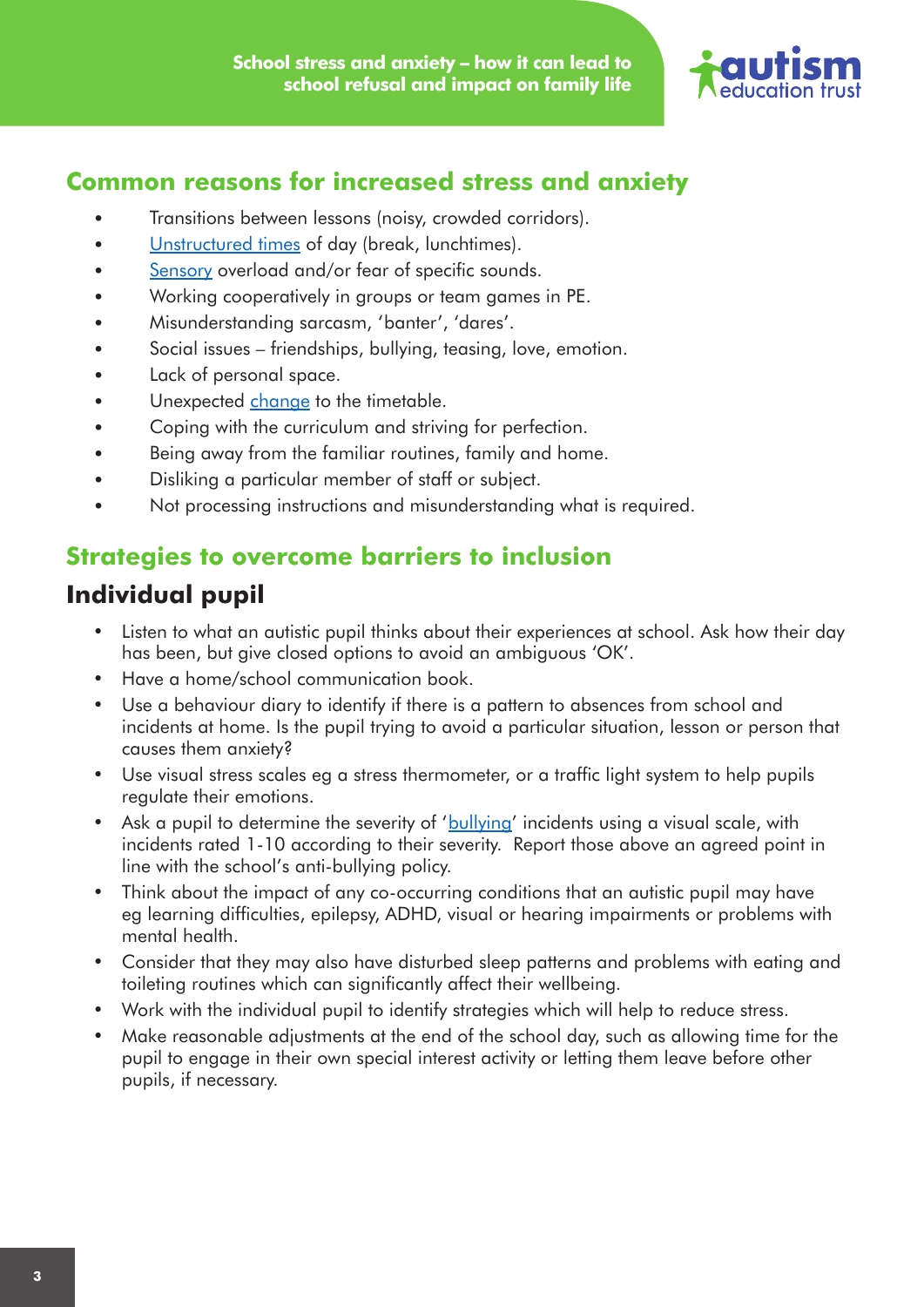

### **Building relationships**

- Arrange for a member of staff that the pupil has a good relationship with to meet them at the school gate, their parent's car or from other transport.
- • Build a good relationship with the pupil to support their learning and sense of wellbeing. However, avoid over dependence on one member of staff.
- Support autistic pupils to build relationships with peers.
- Work with families to develop a morning and after school routine (encourage use of visual schedules, down time after school and strategies to relieve stress eg exercise, trampoline or punch bag).
- Work with other professionals, including education welfare. Ensure that they're all aware of the impact that the confines of school has on the autistic pupil and how that can cause anxiety and stress to them and their family.
- Organise [autism awareness training](http://www.autism.org.uk/professionals/training-consultancy/online/understanding.aspx) for all staff, including lunch time supervisors.
- Use personal, social, health and economic education (PSHE) lessons and assemblies to teach all pupils about accepting diversity and difference, including disabilities. A general assembly to [teach autism awareness](http://www.autism.org.uk/professionals/teachers/classroom/lesson-guide.aspx) may avoid a particular pupil feeling uncomfortable.
- Ask parents what their priorities are for their child. You can use the AET parents' guide: *['Working together with your child's school'](http://www.aettraininghubs.org.uk/parent-guide/working-together-with-your-childs-school/)*.

# **Enabling environments**

You should identify any [sensory](http://www.autism.org.uk/sensory) differences an autistic pupil may have and consider how the physical and sensory environment will impact on their learning. With this in mind, you could:

- Identify a quiet and safe place that an autistic pupil can use, giving them an exit or timeout card so that they can access this whenever they feel overwhelmed.
- Provide a suitable work space in the classroom.
- Identify which aspects of the school day or physical environment are causing anxiety. Use a plan of the school and encourage the pupil to colour code areas where they experience difficulties.
- Look at ways in which the communication style of school staff might be changed to make it easier for the autistic pupil to understand and learn.

# **Curriculum & Learning**

- Consider a short-term part time time-table to avoid school refusal, or to support a pupil who is returning to school after a period of school refusal.
- Encourage the pupil to give a mark out of ten for each lesson. For those lessons they score low, ask them why.
- Use intense interests to differentiate work so that it motivates the pupil. Consider making the curriculum meaningful and relevant to the pupil, addressing their aspirations and career options.